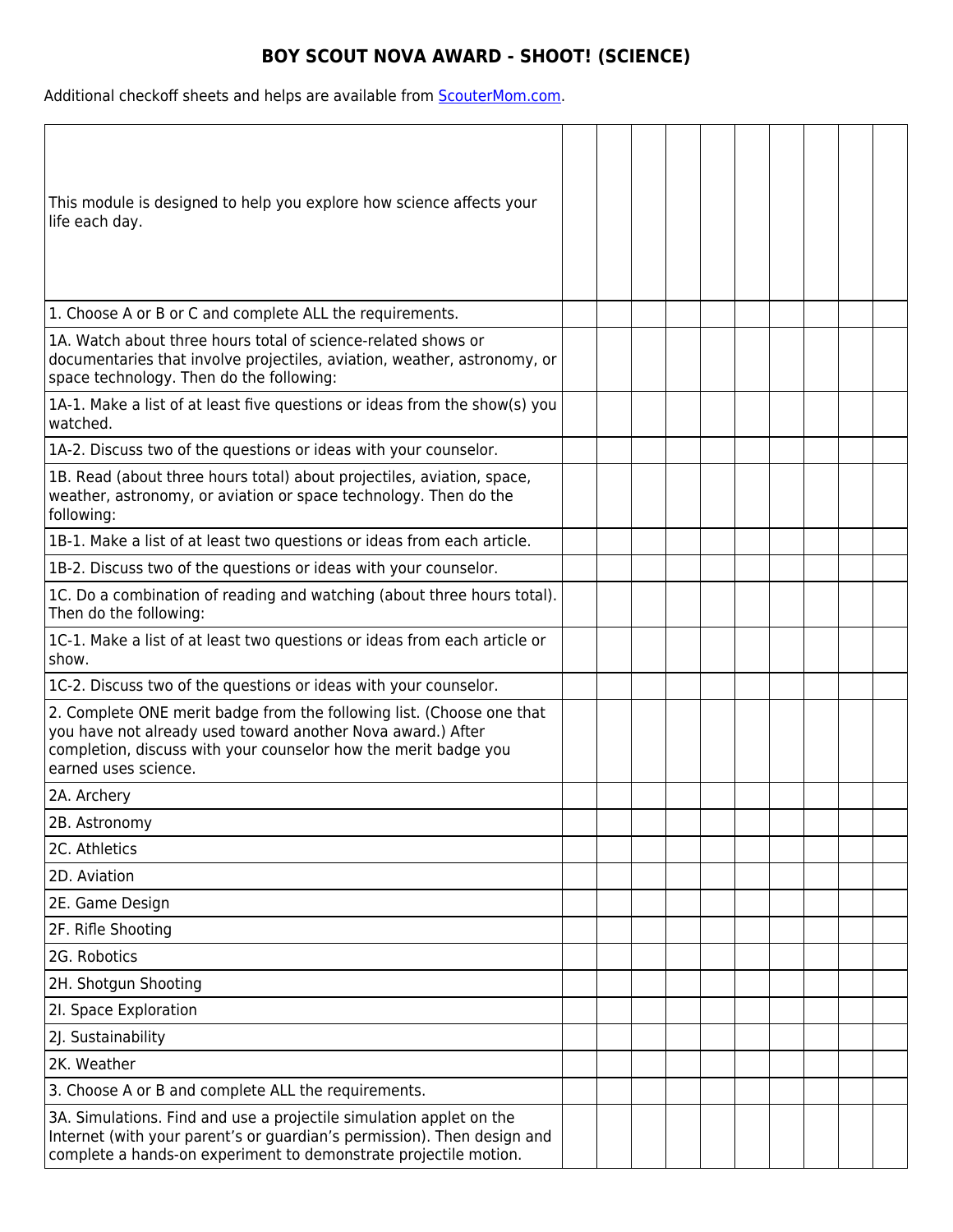| This module is designed to help you explore how science affects your<br>life each day.                                                                                                                                                                                                            |  |  |  |  |  |
|---------------------------------------------------------------------------------------------------------------------------------------------------------------------------------------------------------------------------------------------------------------------------------------------------|--|--|--|--|--|
| 3A-1. Keep a record of the angle, time, and distance.                                                                                                                                                                                                                                             |  |  |  |  |  |
| 3A-2. Graph the results of your experiment. (Note: Using a high-speed<br>camera or video camera may make the graphing easier, as will doing<br>many repetitions using variable heights from which the projectile can<br>be launched.)                                                             |  |  |  |  |  |
| 3A-3. Discuss with your counselor:                                                                                                                                                                                                                                                                |  |  |  |  |  |
| 3A-3a. What a projectile is                                                                                                                                                                                                                                                                       |  |  |  |  |  |
| 3A-3b. What projectile motion is                                                                                                                                                                                                                                                                  |  |  |  |  |  |
| 3A-3c. The factors affecting the path of a projectile                                                                                                                                                                                                                                             |  |  |  |  |  |
| 3A-3d. The difference between forward velocity and acceleration due to<br>gravity                                                                                                                                                                                                                 |  |  |  |  |  |
| 3B. Discover. Explain to your counselor the difference between escape<br>velocity (not the game), orbital velocity, and terminal velocity. Then<br>answer TWO of the following questions. (With your parent's or<br>guardian's permission, you may explore websites to find this<br>information.) |  |  |  |  |  |
| 3B-1. Why are satellites usually launched toward the east, and what is a<br>launch window?                                                                                                                                                                                                        |  |  |  |  |  |
| 3B-2. What is the average terminal velocity of a skydiver? (What is the<br>fastest you would go if you were to jump out of an airplane?)                                                                                                                                                          |  |  |  |  |  |
| 3B-3. How fast does a bullet, baseball, airplane, or rocket have to travel<br>in order to escape Earth's gravitational field? (What is Earth's escape<br>velocity?)                                                                                                                               |  |  |  |  |  |
| 4. Choose A or B and complete ALL the requirements.                                                                                                                                                                                                                                               |  |  |  |  |  |
| 4A. Visit an observatory or a flight, aviation, or space museum.                                                                                                                                                                                                                                  |  |  |  |  |  |
| 4A-1. During your visit, talk to a docent or person in charge about a<br>science topic related to the site.                                                                                                                                                                                       |  |  |  |  |  |
| 4A-2. Discuss your visit with your counselor.                                                                                                                                                                                                                                                     |  |  |  |  |  |
| 4B. Discover the latitude and longitude coordinates of your current<br>position. Then do the following:                                                                                                                                                                                           |  |  |  |  |  |
| 4B-1. Find out what time a satellite will pass over your area. (A good<br>resource to find the times for satellite passes is the Heavens Above<br>website at www.heavens-above.com.)                                                                                                              |  |  |  |  |  |
| 4B-2. Watch the satellite using binoculars. Record the time of your<br>viewing, the weather conditions, how long the satellite was visible, and<br>the path of the satellite. Then discuss your viewing with your counselor.                                                                      |  |  |  |  |  |
| 5. Choose A or B or C and complete ALL the requirements.                                                                                                                                                                                                                                          |  |  |  |  |  |
| 5A. Design and build a catapult that will launch a marshmallow a<br>distance of 4 feet. Then do the following:                                                                                                                                                                                    |  |  |  |  |  |
| 5A-1. Keep track of your experimental data for every attempt. Include<br>the angle of launch and the distance projected.                                                                                                                                                                          |  |  |  |  |  |